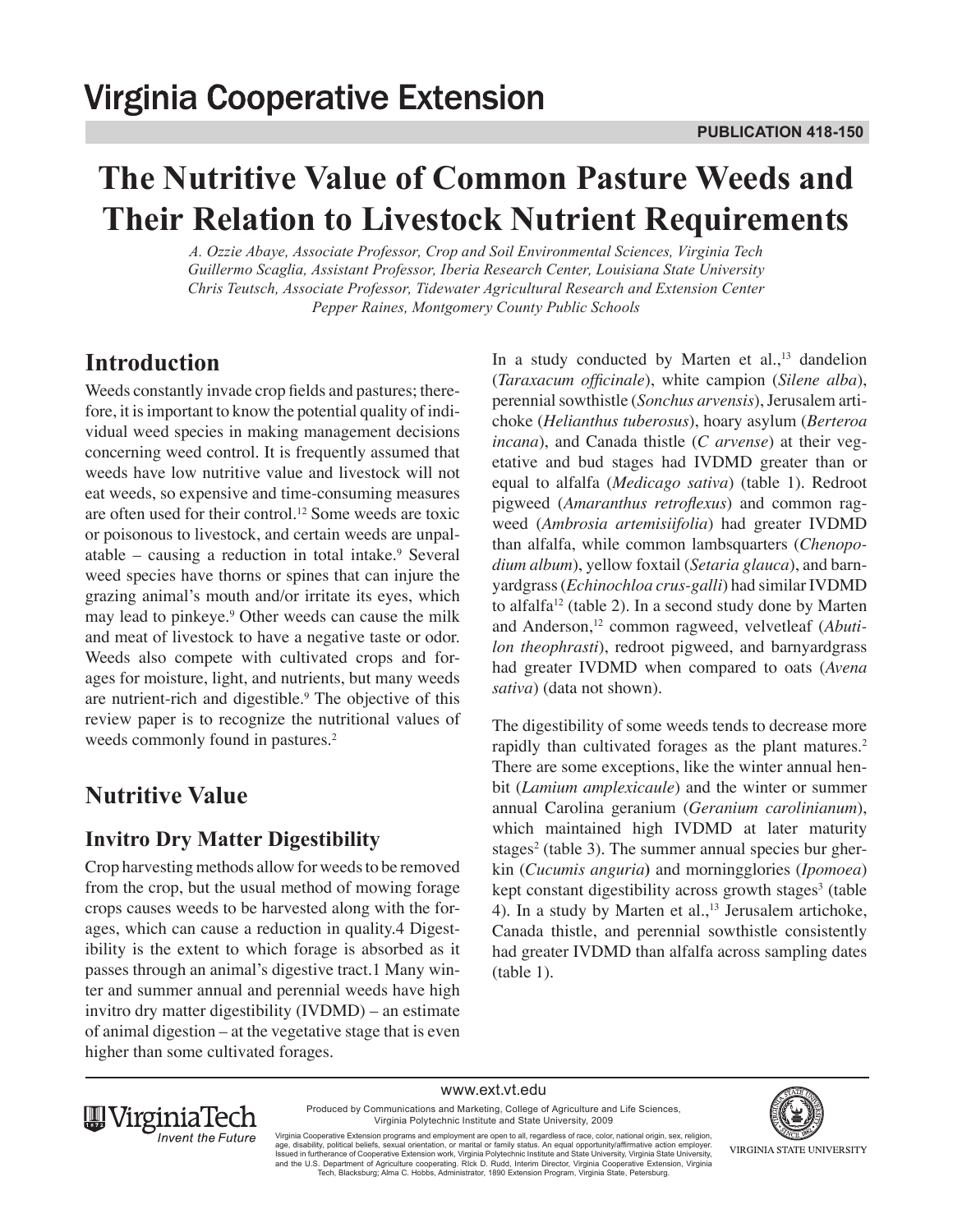| <b>Species</b>       |                   | 1981              |                 |                 |                   | 1982            |                 |  |  |
|----------------------|-------------------|-------------------|-----------------|-----------------|-------------------|-----------------|-----------------|--|--|
|                      | May 18            | June 1            | June 15         | June 29         | May 19            | June 1          | July 27         |  |  |
|                      |                   |                   |                 | $\mathcal{O}_0$ |                   |                 |                 |  |  |
| Alfalfa              | 79c               | 69 <sup>e</sup>   | 62 <sup>g</sup> | 49 <sup>h</sup> | 78 <sup>b</sup>   | 68 <sup>c</sup> | 69 <sup>g</sup> |  |  |
| Smooth bromegrass    | 78 <sup>k</sup>   | 66 <sup>m</sup>   | 59 <sup>n</sup> | $57^\circ$      | 76 <sup>j</sup>   | 67 <sup>1</sup> | 68 <sup>b</sup> |  |  |
| Quackgrass           | $78^{\mathrm{j}}$ | 69 <sup>k</sup>   | 63 <sup>m</sup> | 59 <sup>n</sup> | $75^{\mathrm{i}}$ | 69 <sup>k</sup> | 63 <sup>b</sup> |  |  |
| Dandelion            | 82 <sup>g</sup>   | $84^{\mathrm{i}}$ |                 |                 | 78 <sup>g</sup>   | $77^{\rm i}$    | 74 <sup>b</sup> |  |  |
| White campion        |                   |                   |                 | 6 <sup>1</sup>  | 80 <sup>b</sup>   | $75^{\circ}$    | 67 <sup>g</sup> |  |  |
| Swamp smartweed      |                   |                   | 54 <sup>b</sup> | 49 <sup>b</sup> |                   | 58 <sup>b</sup> | 34 <sup>b</sup> |  |  |
| Perennial sowthistle |                   |                   | 82 <sup>e</sup> | 66 <sup>g</sup> |                   | 79 <sup>b</sup> |                 |  |  |
| Jerusalem artichoke  | 86 <sup>b</sup>   | 81 <sup>b</sup>   | 70 <sup>b</sup> | 66 <sup>b</sup> | 81 <sup>b</sup>   | 81 <sup>b</sup> | 71 <sup>b</sup> |  |  |
| Curly dock           |                   |                   |                 |                 | 77 <sup>b</sup>   | 64 <sup>b</sup> | 50 <sup>b</sup> |  |  |
| Hoary alyssum        | 89 <sup>c</sup>   | 76 <sup>g</sup>   | 64 <sup>h</sup> | $58^{\rm i}$    |                   |                 |                 |  |  |
| Canada thistle       |                   |                   | 76 <sup>d</sup> | 64 <sup>g</sup> | 79 <sup>b</sup>   | 78 <sup>b</sup> | 72 <sup>d</sup> |  |  |

Table 1. Invitro digestible dry matter concentration of two perennial forages and weeds<sup>a</sup>

a Adapted from Marten, G. C., C. C. Sheaffer, and D. L. Wyse. 1987. Forage nutritive value and palatability of perennial weeds. *Agronomy Journal*. 79:980-986.

bVegetative; 'Early bud; 'Bud; 'Late bud; 'Early bloom; 'Mid-bloom; 'Full bloom; 'Seed; Joint; 'Boot; 'Early head; "Head; "Anthesis; o Green seed.

Table 2. Quality of alfalfa occurring in a newly established stand compared to seven annual weeds occurring in a weed nursery on July 16, 1971<sup>a</sup>

| <b>Species</b>               | Invitro digestible dry<br>matter (IVDDM) | <b>Acid detergent fiber</b><br>(ADF) | Crude protein (CP) |
|------------------------------|------------------------------------------|--------------------------------------|--------------------|
|                              |                                          | $\%$                                 |                    |
| Alfalfa <sup>b</sup>         | 72                                       | 24                                   | 27                 |
| Redroot pigweed <sup>c</sup> | 73                                       | 21                                   | 25                 |
| Common lambsquarters         | 68                                       | 22                                   | 25                 |
| Common ragweed               | 73                                       | 25                                   | 25                 |
| Pennsylvania smartweed       | 51                                       | 22                                   | 24                 |
| Yellow foxtail               | 69                                       | 30                                   | 20                 |
| Giant foxtail                | 62                                       | 33                                   | 18                 |
| Barnyardgrass                | 70                                       | 33                                   | 18                 |

<sup>a</sup> Adapted from Marten, G. C., and R. N. Andersen. 1975. Forage nutritive value and palatability of 12 common annual weeds. *Crop Science* 15:821-827.

<sup>b</sup>Alfalfa was seeded on May 14, 1971.

c Weed nursery was seeded naturally in late summer and autumn of 1970.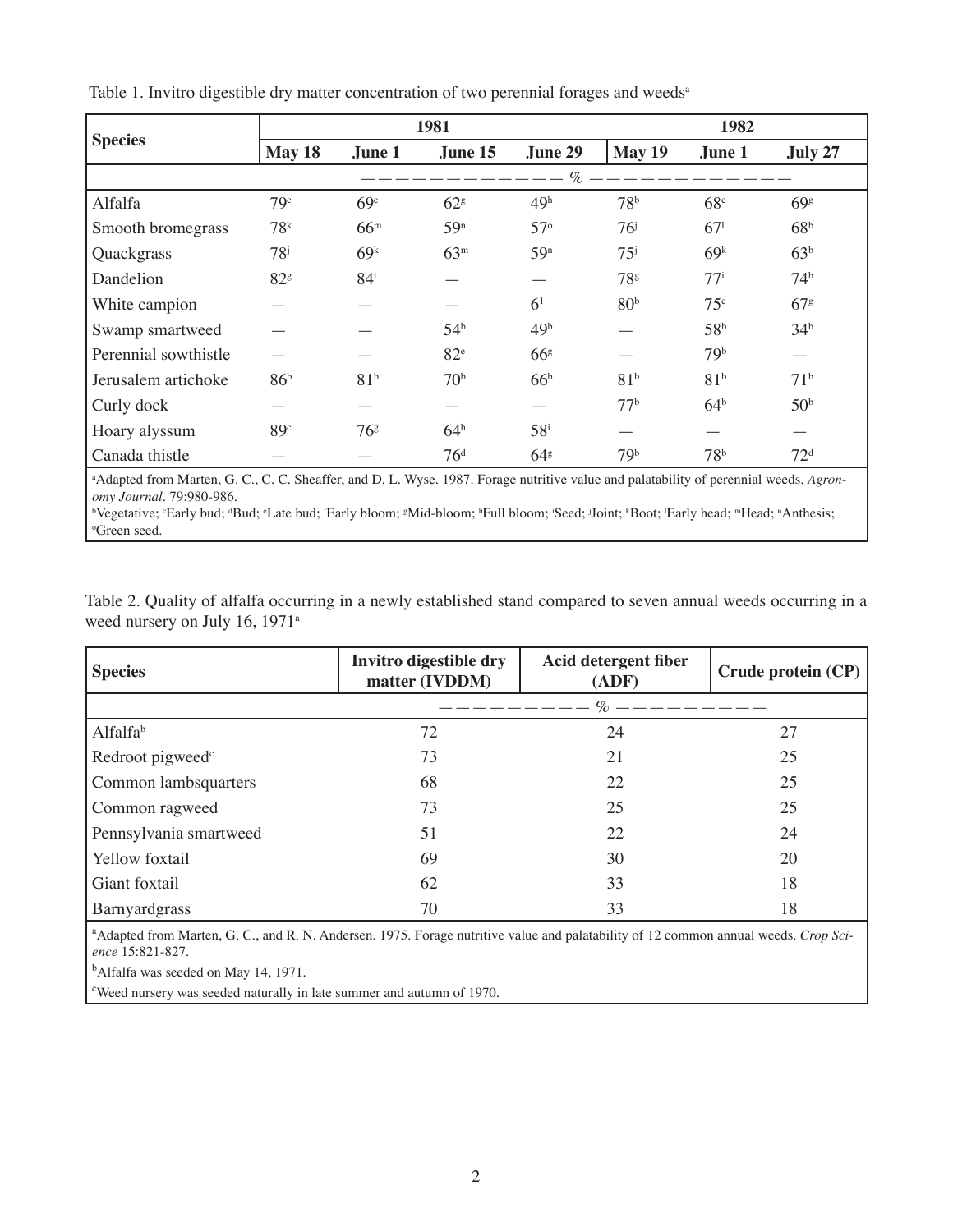|          |              | <b>Flower/boot</b> |              |          | <b>Fruit/head</b>                                                                                                                                                                      |
|----------|--------------|--------------------|--------------|----------|----------------------------------------------------------------------------------------------------------------------------------------------------------------------------------------|
| $\bf CP$ | <b>IVDMD</b> | $\bf CP$           | <b>IVDMD</b> | $\bf CP$ | <b>IVDMD</b>                                                                                                                                                                           |
|          |              |                    |              |          |                                                                                                                                                                                        |
|          |              |                    |              |          |                                                                                                                                                                                        |
| 19       | 78           | 19                 | 70           | 11       | 68                                                                                                                                                                                     |
| 30       | 73           | 19                 | 54           | 16       | 51                                                                                                                                                                                     |
| 20       | 72           | 14                 | 69           | 11       | 52                                                                                                                                                                                     |
|          |              | 20                 | 78           | 16       | 75                                                                                                                                                                                     |
| 32       | 86           | 26                 | 72           | 17       | 63                                                                                                                                                                                     |
|          |              |                    |              |          |                                                                                                                                                                                        |
| 23       | 81           | 18                 | 69           | 14       | 61                                                                                                                                                                                     |
| 24       | 82           | 18                 | 78           | 14       | 62                                                                                                                                                                                     |
| 23       | 80           | 19                 | 74           | 7        | 60                                                                                                                                                                                     |
| 23       | 75           |                    |              |          |                                                                                                                                                                                        |
|          |              |                    |              |          |                                                                                                                                                                                        |
| 30       | 80           | 29                 | 77           | 26       | 77                                                                                                                                                                                     |
| 27       | 81           | 22                 | 85           | 23       | 83                                                                                                                                                                                     |
| 28       | 79           | 24                 | 81           | 13       | 70                                                                                                                                                                                     |
| 22       | 78           | 17                 | 73           | 13       | 67                                                                                                                                                                                     |
|          |              | <b>Vegetative</b>  |              |          | $\mathbf{A}$ dented from Demand, $\mathbf{C} \cap \mathbf{C} \cap \mathbf{C}$ Heritagh and $\mathbf{C} \cap \mathbf{A}$ Declared 1005. Equation and the feedback dented according that |

Table 3. Crude protein (CP) and invitro dry matter digestibility (IVDMD) of common weeds and forages at three stages of maturity<sup>a</sup>

a Adapted from Bosworth, S. C., C. S. Hoveland, and G. A. Buchanan. 1985. Forage quality of selected cool-season weed species. *Weed Science* 34:150-154.

#### **Crude Protein**

Protein is essential in all livestock diets, but protein requirement varies with each type of animal. In research conducted by Bosworth et al., $<sup>2</sup>$  all of the winter/sum-</sup> mer annual weeds and the cultivated forages at all three maturity stages evaluated had sufficient crude protein (CP) – except for Virginia Wildrye (*Elymus virginicus* L.) – (table 3) to meet the requirements for mature beef cows (10.5 percent CP); first-calf beef heifers (10.5 percent CP); and pregnant, replacement beef heifers (8.8 percent CP) at all reproductive stages.<sup>7</sup> All the winter annual weeds and cultivated forages (table 3) at the vegetative stage would meet the CP needs of dairy heifers (16 percent CP); dry, pregnant dairy cows (18 percent CP); lactating dairy cows (19 percent CP); young goats (14 percent CP); does (14 percent CP); bucks (11 percent CP); mature ewes (15 percent CP); and finishing and replacement lambs  $(11.6 \text{ percent CP})$ .<sup>10,16</sup>

Summer/winter annual weeds and forages at the vegetative stage (table 5) in the Bosworth et al. study<sup>3</sup> had adequate CP for all types of beef cattle (10.5 percent CP),<sup>7</sup> whereas the concentration of crabgrass (*Digitaria*) CP (table 4) is sufficient to meet the requirements of dairy heifers, young goats, does, bucks, mature ewes, and finishing and replacement lambs.<sup>16</sup> The summer annual/ perennial species coffee senna (*Cassia occidentalis*), prickly sida (*Sida spinosa*), crowfootgrass (*Dactyloctenium aegyptium*), Texas panicum (*Panicum texanum*), yellow foxtail, bermudagrass (*Cynodon* spp.), and pearl millet (*Pennisetum glaucum*) (table 4) have inadequate CP levels for low-producing, lactating dairy cows (19 percent CP).<sup>16</sup> All the summer annual/perennial weeds and forages at the vegetative stage in the Bosworth et al. study<sup>3</sup> (table 4) meet the CP needs for all goats and sheep except crabgrass, which would not fulfill the CP requirements for mature lactating ewes when suckling twins  $(15$  percent CP $)^{10}$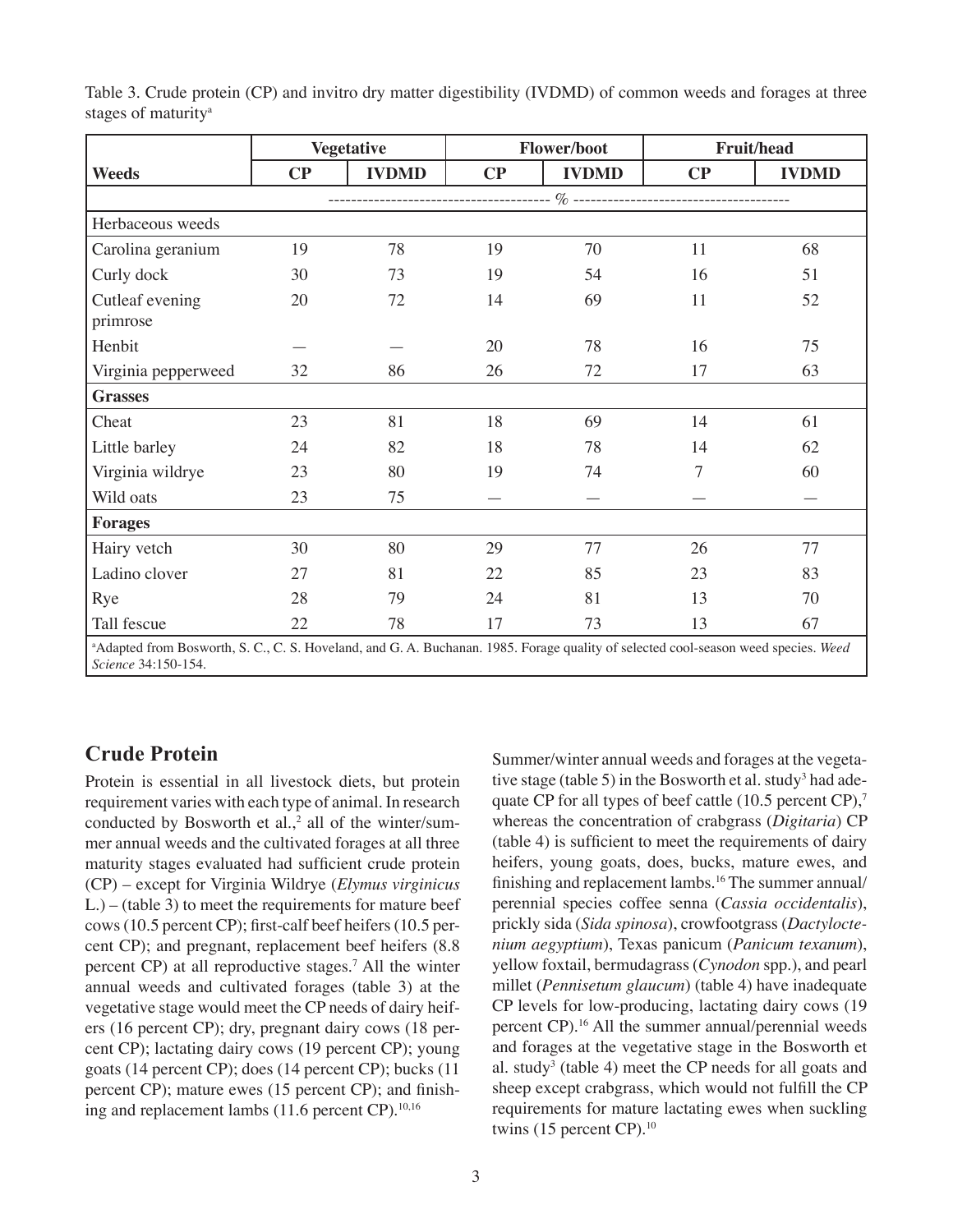|                                                                                                                                            |          | <b>Vegetative</b> |                | Flower/boot  |          | Fruit/head   |  |  |
|--------------------------------------------------------------------------------------------------------------------------------------------|----------|-------------------|----------------|--------------|----------|--------------|--|--|
| <b>Weeds</b>                                                                                                                               | $\bf CP$ | <b>IVDMD</b>      | $\bf CP$       | <b>IVDMD</b> | $\bf CP$ | <b>IVDMD</b> |  |  |
|                                                                                                                                            |          |                   |                |              |          |              |  |  |
| <b>Herbaceous weeds</b>                                                                                                                    |          |                   |                |              |          |              |  |  |
| Bur gherkin                                                                                                                                |          |                   | 17             | 75           | 14       | 79           |  |  |
| Coffee senna                                                                                                                               | 17       | 81                | 22             | 75           | 15       | 67           |  |  |
| Common purslane                                                                                                                            |          |                   | 19             | 80           |          |              |  |  |
| Cypressvine<br>morningglory                                                                                                                | 20       | 80                |                |              | 13       | 77           |  |  |
| Florida beggarweed                                                                                                                         | 22       | 74                | 17             | 65           | 13       | 55           |  |  |
| Hemp sesbania                                                                                                                              | 31       | 70                | 14             | 66           | 11       | 52           |  |  |
| Ivyleaf morningglory                                                                                                                       | 20       | 80                |                |              | 11       | 78           |  |  |
| Jimsonweed                                                                                                                                 | 25       | 72                | 21             | 66           | 17       | 59           |  |  |
| Prickly sida                                                                                                                               | 17       | 80                | 18             | 70           | 12       | 56           |  |  |
| Redroot pigweed                                                                                                                            | 24       | 73                | 17             | 71           | 11       | 64           |  |  |
| Sicklepod                                                                                                                                  | 22       | 84                | 14             | 76           | 17       | 71           |  |  |
| Tall morningglory                                                                                                                          | 20       | 82                |                |              | 14       | 76           |  |  |
| <b>Grasses</b>                                                                                                                             |          |                   |                |              |          |              |  |  |
| Crabgrass                                                                                                                                  | 14       | 79                | $8\,$          | 72           | 6        | 63           |  |  |
| Crowfootgrass                                                                                                                              | 16       | 67                | 8              | 54           | 9        | 43           |  |  |
| Fall panicum                                                                                                                               | 19       | 72                | 9              | 63           | 7        | 54           |  |  |
| Texas panicum                                                                                                                              | 16       | 74                | 11             | 62           | 8        | 52           |  |  |
| Yellow foxtail                                                                                                                             | 18       | 73                | 12             | 66           | 14       | 57           |  |  |
| Forages                                                                                                                                    |          |                   |                |              |          |              |  |  |
| Bermudagrass                                                                                                                               | 16       | 58                | $\overline{7}$ | 51           | 8        | 43           |  |  |
| Pearl millet                                                                                                                               | 17       | 59                | 6              | 60           | 8        | 60           |  |  |
| <sup>a</sup> Adapted from Bosworth, S. C., C. S. Hoveland, G. A. Buchanan, and W. B. Anthony. 1980. Forage quality of selected warm-season |          |                   |                |              |          |              |  |  |

Table 4. Crude protein (CP) and invitro dry matter digestibility (IVDMD) of weeds and forages at three stages of maturity<sup>a</sup>

weed species. *Agronomy Journal* 72:1050-1054;

Winter/summer annuals or perennial herbaceous weeds had similar CP at the vegetative stages, but winter annual grassy weeds and cultivated forages had higher CP than summer annual grassy weeds and cultivated forages at the vegetative stage (tables 3, 4). In another study by Marten et al.<sup>13</sup> where CP concentrations of weeds were compared to alfalfa, the weeds white campion, Jerusalem artichoke, curly dock (*Rumex crispus*), and Canada thistle had similar or greater CP than alfalfa at the vegetative stage (table 7). Temme et al.<sup>17</sup> saw that the CP content of common lambsquarters remained greater even at the bud and flower stages, while shepherds purse (*Capsella bursa-pastoris*) still had elevated CP at the green-seed stage (table 6).

#### **Neutral Detergent Fiber**

Neutral detergent fiber (NDF) is the measure of total cell-wall constituents, including hemicellulose, cellulose, lignin, and insoluble ash in a plant; it is often used to predict intake potential of the plant by livestock.<sup>1</sup> As NDF increases, nutritive value declines because fiber is increasing. Research by Marten et al.<sup>13</sup> showed that smooth bromegrass (*Bromus inermis*) and quackgrass (*Elytrigia repens*) consistently had greater NDF than alfalfa and the herbaceous weeds tested (table 5). Marten and Anderson<sup>12</sup> revealed that the grassy weeds yellow foxtail, green foxtail (*Setaria viridis*), giant foxtail (*Setaria faberi*), and barnyardgrass, along with oats, had greater cell-wall constituents than herbaceous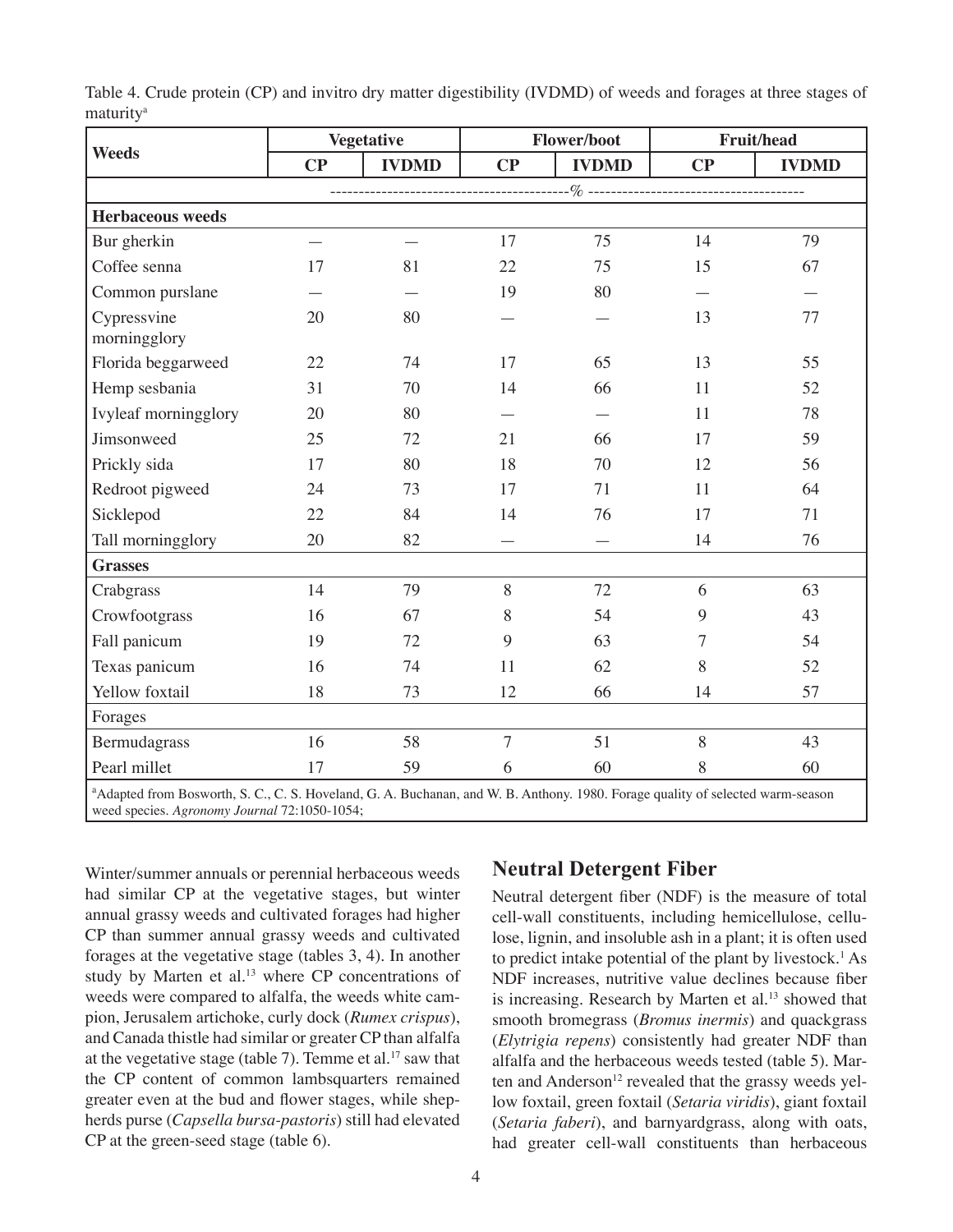|                      |                 | 1982   |         |         |               |        |         |
|----------------------|-----------------|--------|---------|---------|---------------|--------|---------|
| <b>Species</b>       | May 18          | June 1 | June 15 | June 29 | <b>May 19</b> | June 1 | July 27 |
|                      |                 |        |         | $\%$    |               |        |         |
| Alfalfa              | 31 <sup>b</sup> | 45     | 51      | 64      | 30            | 42     | 35      |
| Smooth bromegrass    | 49              | 65     | 67      | 66      | 47            | 63     | 56      |
| Quackgrass           | 46              | 59     | 66      | 64      | 41            | 53     | 56      |
| Dandelion            | 26              | 30     |         |         | 27            | 33     | 25      |
| White campion        |                 |        |         | 58      | 35            | 46     | 48      |
| Swamp smartweed      |                 |        | 44      | 44      |               | 35     | 40      |
| Perennial sowthistle |                 |        | 31      | 45      |               | 27     |         |
| Jerusalem artichoke  | 22              | 34     | 47      | 49      | 24            | 29     | 32      |
| Curly dock           |                 |        |         |         | 24            | 33     | 33      |
| Hoary alyssum        | 29              | 42     | 52      | 60      |               |        |         |
| Canada thistle       |                 |        | 41      | 50      | 28            | 32     | 34      |

Table 5. Neutral detergent fiber concentration of two perennial forages and nine weeds<sup>a</sup>

<sup>a</sup> Adapted from Marten, G. C., C. C. Sheaffer, and D. L. Wyse. 1987. Forage nutritive value and palatability of perennial weeds. Agron*omy Journal* 79:980-986.

<sup>b</sup>Same maturity stages as indicated for each species and date in table 1.

Table 6. Quality at two growth stages of weeds in spring-sown alfalfa<sup>a</sup>

|                                                                                                                                                       | <b>Harvest</b><br>date in<br>July | <b>Growth stage</b> | <b>Crude</b><br>protein<br>(CP) | <b>Invitro</b><br>digestible<br>dry matter<br>(IVDDM) | <b>Neutral</b><br>detergent<br>fiber<br>(NDF) | <b>Acid</b><br>detergent<br>fiber (ADF) |  |  |
|-------------------------------------------------------------------------------------------------------------------------------------------------------|-----------------------------------|---------------------|---------------------------------|-------------------------------------------------------|-----------------------------------------------|-----------------------------------------|--|--|
|                                                                                                                                                       |                                   |                     |                                 |                                                       | $\%$ — —                                      |                                         |  |  |
| Common lambsquarters                                                                                                                                  | $\overline{2}$                    | <b>Bud</b>          | 22                              | 73                                                    | 22                                            | 17                                      |  |  |
| Common lambsquarters                                                                                                                                  | 7                                 | Flower              | 18                              | 67                                                    | 27                                            | 19                                      |  |  |
| Shepherds purse                                                                                                                                       | 2                                 | Green seed          | 19                              | 55                                                    | 37                                            | 29                                      |  |  |
| Shepherds purse                                                                                                                                       | 7                                 | Seed                | 16                              | 53                                                    | 41                                            | 34                                      |  |  |
| Pennsylvania smartweed                                                                                                                                | 2                                 | Flower              | 18                              | 47                                                    | 24                                            | 19                                      |  |  |
| Pennsylvania smartweed                                                                                                                                | 7                                 | Late flower         | 15                              | 44                                                    | 32                                            | 19                                      |  |  |
| Redroot pigweed                                                                                                                                       | $\mathfrak{2}$                    | Flower              | 18                              | 74                                                    | 22                                            | 16                                      |  |  |
| Redroot pigweed                                                                                                                                       | 7                                 | Early seed          | 15                              | 73                                                    | 27                                            | 20                                      |  |  |
| Yellow foxtail                                                                                                                                        | 2                                 | Early seed          | 17                              | 63                                                    | 52                                            | 27                                      |  |  |
| Yellow foxtail                                                                                                                                        | 7                                 | Seed                | 14                              | 60                                                    | 54                                            | 30                                      |  |  |
| Common ragweed                                                                                                                                        | 2                                 | Vegetative          | 26                              | 77                                                    | 21                                            | 17                                      |  |  |
| Common ragweed                                                                                                                                        | 7                                 | Vegetative          | 21                              | 70                                                    | 26                                            | 21                                      |  |  |
| Alfalfa                                                                                                                                               | 7                                 | Early bloom         | 20                              | 70                                                    | 28                                            | 23                                      |  |  |
| <sup>a</sup> Adapted from Temme, D. G., R. G. Harvey, R. S. Fawcett, and A. W. Young. 1979. Effects of annual weed control on alfalfa forage quality. |                                   |                     |                                 |                                                       |                                               |                                         |  |  |

Adapted from Temme, D. G., R. G. Harvey, R. S. Fawcett, and A. W. Young. 1979. Effects of annual weed control on alfalfa forage quality. *Agronomy Journal* 71:51-54.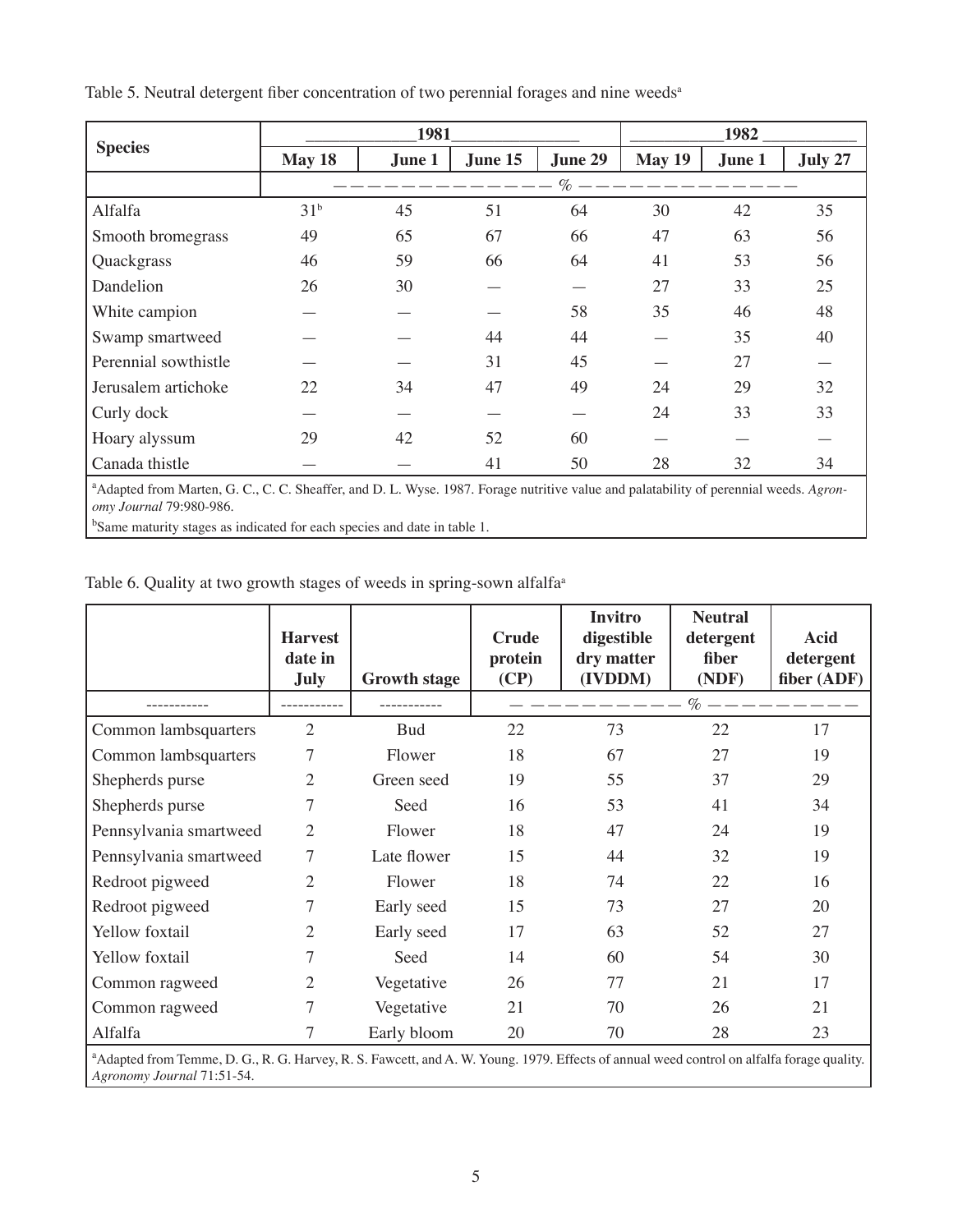weeds. These same grassy weeds and oats usually had three times as much hemicellulose as the herbaceous weeds. Dandelion, Jerusalem artichoke, and curly dock had lower NDF than alfalfa in the Marten et al. study<sup>13</sup> (table 5). Temme et al. $17$  found that common lambsquarters, Pennsylvania smartweed (*Polygonum pensylvanicum*), redroot pigweed, and common ragweed had NDF concentrations similar to or slightly lower than alfalfa, but shepherds purse and yellow foxtail were greater (table 6).

#### **Acid Detergent Fiber**

Acid detergent fiber (ADF) is a measure of the same cell-wall constituents measured for NDF, excluding hemicelluloses.<sup>12</sup> Acid detergent fiber has been used to estimate the digestibility of a plant. Several studies have shown that certain herbaceous weeds have less ADF than alfalfa. Redroot pigweed, common lambsquarters, and Pennsylvania smartweed had less ADF than alfalfa when studied by Marten and Anderson<sup>12</sup> (table 2). Temme et al.<sup>17</sup> had similar results where common lambsquarters, Pennsylvania smartweed, redroot pigweed, and common ragweed had similar or lower ADF percentages than alfalfa (table 6). Marten and Andersen's results<sup>12</sup> showed that common ragweed had a greater ADF concentration than alfalfa, but a similar IVDMD (table 2); they rationalized that the fiber in ragweed and other herbaceous weeds must be less lignified and more digestible than alfalfa fiber.

#### **Mineral Composition**

The calcium-to-phosphorus ratio (Ca:P) of forage is often discussed when examining forage quality and animal performance. An acceptable Ca:P ratio is between 1:1 and 7:1, as long as there is enough phosphorus (P) to meet the animal's nutritional requirements. $14,15$ High Ca:P ratios have been blamed for animal disorders such as milk fever, impaired feed conversion, and poor breeding performance.13 Cutleaf evening primrose (*O. laciniata*) had Ca:P ratios greater than 7:1 at all maturity stages, while Carolina geranium and ladino clover (*Trifolium repens* L.) had Ca:P ratios exceeding 7:1 only at the later growth stages, according to data from Bosworth et al.<sup>2</sup> Among the summer annual herbaceous weeds, sicklepod (*Senna obtusifolia*), coffee senna, hemp sesbania (*Sesbania exaltata*), Florida beggarweed (*Desmodium tortuosum*), prickly sida, and bur gherkin had Ca:P ratios greater than 7:1.<sup>3</sup> Canada thistle was the only weed in the Marten et al. study<sup>13</sup> that had Ca:P ratios that might cause problems. Marten and

Anderson<sup>12</sup> reported a Ca:P ratio of 7:1 for velvetleaf and a 7.7:1 ratio for giant ragweed (*Ambrosia trifida*). These weeds with Ca:P ratios exceeding 7:1 would be a problem only if they were the lone feed source for the animal, which would rarely occur in normal pasture or hay production.

## **Animal Utilization**

#### **Palatability**

Quality of a weed or forage has no value if the animal will not eat it. Cattle tend to eat mostly grasses in a pasture, leaving herbaceous weeds and shrubs untouched. Sheep graze broadleaf plants before grasses and shrubs, while goats will eat the shrubs not grazed by sheep or cattle. Therefore, combining cattle, sheep, and goats in a pasture can lead to increased utilization and profitability.<sup>4</sup>Several factors affect the palatability of a plant, including texture, leafiness, fertilization, moisture content, pests, and compounds in the plant.<sup>1</sup> Many studies do not include palatability trials to observe if the plants will actually be consumed. Marten et al.<sup>13</sup> did include a palatability study and found that most herbaceous weeds were less palatable than alfalfa or smooth bromegrass. The lambs used in their study basically rejected Jerusalem artichoke, curly dock, hoary asylum, and Canada thistle, which may be due to physical characteristics such as spines and hairs on most of these species.<sup>13</sup> Giant foxtail, wild mustard (*Synapis arvensis*), giant ragweed, and cocklebur (*Xanthium strumarium*) were less palatable than oats when tested by Marten and Anderson,<sup>12</sup> with a very low percentage (35.0 percent, 2.5 percent, 0.0 percent, and 0.0 percent, respectively) being consumed after 12 days. Holst et al.<sup>8</sup> found that goats and sheep would readily consume nodding thistle (*Carduus nutans*) when it reached a height of about 12 inches. The goats ate the flowering nodding thistle even when there was abundant pasture available to the animals.<sup>8</sup> Palatability is a key factor in determining the quality of weeds because there is no nutritive value for animals if they will not eat the species.

#### **Grazing Management**

When grazing pastures containing weeds, management is very important to achieve successful weed utilization and suppression. Researchers have tested the effects of different grazing systems and different animal types on weed suppression and animal utilization. De Bruijn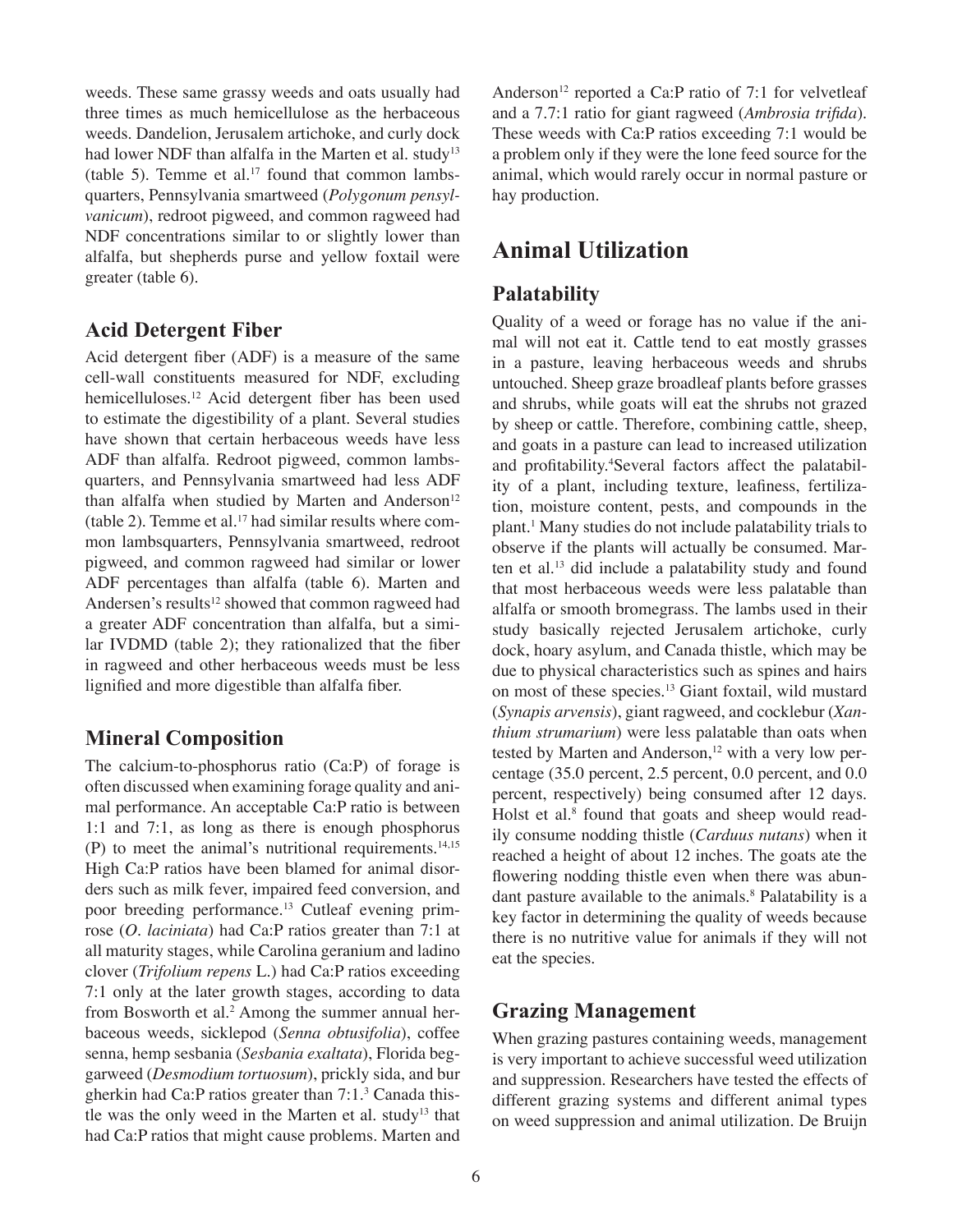|                                                                                                                                          |                 |        | 1981    | 1982           |        |        |    |
|------------------------------------------------------------------------------------------------------------------------------------------|-----------------|--------|---------|----------------|--------|--------|----|
| <b>Species</b>                                                                                                                           | May 18          | June 1 | June 15 | June 29        | May 19 | June 1 |    |
|                                                                                                                                          |                 |        |         | $---\%$ -      |        |        |    |
| Alfalfa                                                                                                                                  | 27 <sup>b</sup> | 20     | 15      | 14             | 26     | 20     | 21 |
| Smooth bromegrass                                                                                                                        | 16              | 11     | 8       | $\overline{7}$ | 23     | 14     | 18 |
| Quackgrass                                                                                                                               | 17              | 13     | 9       | 7              | 27     | 18     | 19 |
| Dandelion                                                                                                                                | 17              | 12     |         |                | 20     | 13     | 20 |
| White campion                                                                                                                            |                 |        |         | 11             | 26     | 15     | 14 |
| Swamp smartweed                                                                                                                          |                 |        | 17      | 14             |        | 22     | 17 |
| Perennial sowthistle                                                                                                                     |                 |        | 16      | 13             |        | 21     |    |
| Jerusalem artichoke                                                                                                                      | 27              | 18     | 11      | 10             | 29     | 19     | 22 |
| Curly dock                                                                                                                               |                 |        |         |                | 28     | 17     | 20 |
| Hoary alyssum                                                                                                                            | 20              | 14     | 12      | 7              |        |        |    |
| Canada thistle                                                                                                                           |                 |        | 17      | 15             | 28     | 19     | 18 |
| $\frac{1}{2}$ Adapted from Marten G.C.C.C. Sheaffer and D.I. Wyse 1987 Forsoe putritive value and palatability of perennial weeds Agron- |                 |        |         |                |        |        |    |

Table 7. Crude protein concentration of two perennial forages and nine weeds<sup>a</sup>

Wyse. 1987. Forage nutritive value and palatability of perennial *omy Journal* 79:980-986.

b Same maturity stages as indicated for each species and date in table 1.

and Bork<sup>5</sup> researched Canada thistle management in temperate pastures using three different cattle-grazing systems, including season-long, low-intensity/ high-frequency rotational grazing, and high-intensity/ low-frequency rotational grazing. Season-long grazing sustained the amount of Canada thistle in the pastures and even increased the thistle in some cases, which resulted in a lower forage yield. High-intensity/lowfrequency rotational grazing resulted in the greatest suppression of Canada thistle, with lower thistle-shoot density and biomass. Most Canada thistle shoots were eliminated with two intense defoliations over two to three years with the high-intensity/low-frequency rotational grazing, due to cattle defoliation and trampling. The remaining Canada thistle shoots were mostly vegetative and of high quality, with greater nitrogen and moisture and lower ADF.<sup>5</sup> The high-intensity/low-frequency rotational grazing pastures still had the lowest Canada thistle density a year after grazing ended, with the season-long grazing pastures having the lowest grass production.

A study conducted in Waynesville, N.C. – located in the Appalachian region of the United States – tested the effectiveness of cattle grazing alone, and with goats, on hill-land pasture dominated by herbaceous weeds and brush.<sup>11</sup> The experiment utilized 30 mature does per 2.5 acres, or cattle with goats (17 does and two to three steers per 2.5 acres, each steer weighing approximately 500 pounds). Managed grazing by the cattle and goats increased herbaceous vegetative cover of the pastures (from 65 percent to 86 percent) after four grazing seasons. The grass species tall fescue (*F. arundinacea*) and Kentucky bluegrass (*Poa pratensis*) in the pastures were increased from 16 percent to 63 percent in pastures grazed by goats, and from 13 percent to 54 percent in cattle and goat pastures.<sup>11</sup> Multiflora rose (*R. multiflora* Thunb.) bushes were drastically defoliated over the four grazing seasons, leaving few plants remaining in the pastures.

# **Hay Quality**

Weeds can often make up a large percentage of a hay crop, especially in early spring when winter annual weeds are thriving.<sup>2</sup> At the first hay cutting, many winter annual weeds such as curly dock, Virginia pepperweed (*Lepidium virginicum*), and cutleaf evening primrose may be mature, which may cause hay quality to decline.<sup>2</sup> Bosworth et al.<sup>3</sup> indicated that if some of the higher quality but less palatable summer annual weeds – sicklepod, coffee senna, hemp sesbania, prickly sida, and jimsonweed (*Datura stramonium*) – were included in hay, they could still provide a nutritious food source. Conversely, Marten et al.<sup>13</sup> indicated that the incorporation of unpalatable species like Canada thistle, hoary asylum, Jerusalem artichoke, curly dock, perennial sowthistle, or swamp smartweed (*Polygonum coc-*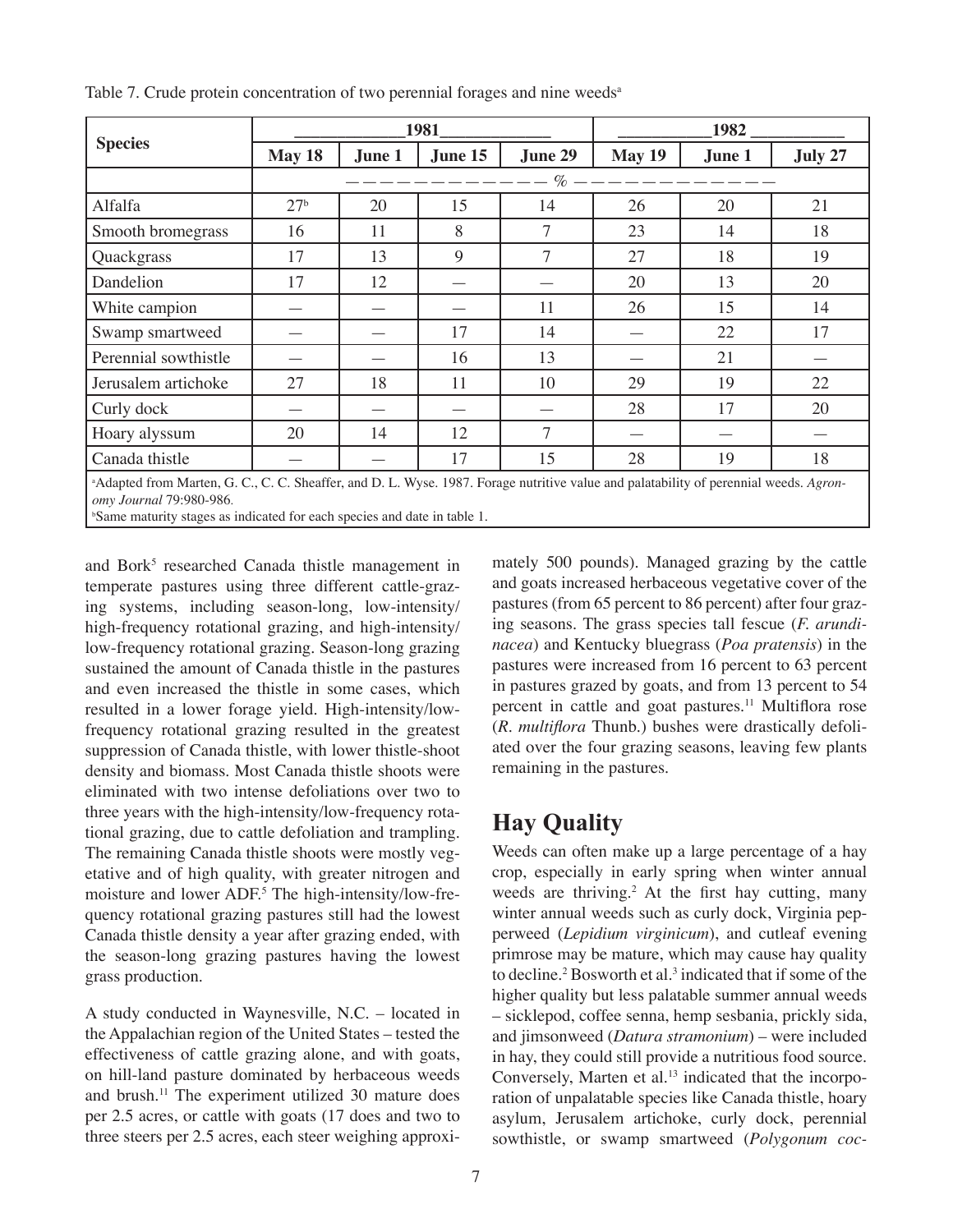*cineum*) into pastures or hayfields may cause forage intake to decrease.

The amount of weeds contained in hay is an important factor to consider when determining hay quality. Dutt et al.<sup>6</sup> conducted research examining the quality of weedy and weed-free hay and the effects of individual weed species on hay quality. The weedy hay in one experiment contained 15 percent weeds – dandelion, yellow rocket (*Barbarea vulgaris*), and white cockle (*Silene latifolia* ssp. *alba*) – with the remaining 85 percent consisting of grass and alfalfa. There were no differences in animal intake or digestibility between the weedy and weed-free hay, but crude protein was slightly decreased in the weedy hay.

Another test showed that weedy hay containing 20 percent yellow rocket had lower crude protein, digestibility, and intake as compared to hay with no yellow rocket.<sup>6</sup> The goats actually picked out the alfalfa and grass in the hay and left the yellow rocket behind.

# **Conclusion**

Winter/summer annual/biennial/perennial weeds are an inevitable component of pastures and hay fields. This literature review showed that herbaceous weeds and a few grassy weeds, such as barnyardgrass, can have invitro dry matter digestibility that is greater than or equal to high-quality species like alfalfa. The digestibility of many weeds decreases more rapidly than cultivated forages, with exceptions including some winter/ summer annual/perennial herbaceous weeds, which maintained high IVDMD throughout maturity stages.

These studies revealed that grassy weeds have more neutral detergent fiber and acid detergent fiber than herbaceous weeds and alfalfa, and some herbaceous weeds have lower NDF and ADF than even alfalfa.

Crude protein is essential in all livestock diets, but the required amount is dependent upon livestock type and stage of life. Most winter/summer annual/perennial weeds and forages satisfy the CP needs of beef cattle. Dairy cattle require more CP than beef cattle, goats, and sheep, so some weeds and forages may not meet their needs. Protein decreases with maturity, so some summer annual or perennial weed and forage species, especially grasses, would not satisfy the CP needs of high-producing beef cattle, all dairy cattle, sheep, and goats at the flower/boot and fruit/head stages.

At all three maturity stages evaluated, winter annual herbaceous weeds, grassy weeds, and cultivated forages had similar or slightly greater CP than the summer annual/perennial herbaceous weeds, grassy weeds, and forages. Producers and researchers should be knowledgeable about the nutritive value of winter/summer annual/biennial/perennial weeds and forages so they can make the best management decisions for their particular operation or study.

### **References**

- 1. Ball, D. M., G. D. Lacefield, N. P. Martin, D. A. Mertens, K. E. Olson, D. H. Putnam, D. J. Undersander, and M. W. Wolf. *Understanding forage quality*. Park Ridge (IL): American Farm Bureau Federation; 2001. Publication 1-01.
- 2. Bosworth, S. C., C. S. Hoveland, and G. A. Buchanan. Forage quality of selected cool-season weed species. *Weed Science* 34 (1985):150-154.
- 3. Bosworth, S. C., C. S. Hoveland, G. A. Buchanan, and W. B. Anthony. Forage quality of selected warm-season weed species. *Agronomy Journal* 72 (1980): 1050-1054.
- 4. Curran, W. S., and D. D. Lingenfelter. *Weed management in pasture systems*. University Park (PA): Pennsylvania State University; 2001. Publication CAT UC172.
- 5. De Bruijn, S. L., and E. W. Bork. Biological control of Canada thistle in temperate pastures using high density rotational cattle grazing. *Biological Control* 36 (2006): 305-315.
- 6. Dutt, T. E., R. G. Harvey, and R. S. Fawcett. Feed quality of hay containing perennial broadleaf weeds. *Agronomy Journal* 74 (1982): 673-676.
- 7. Hall, J. B., W. W. Seay, and S. M. Baker. 2001. *Nutrition and feeding of the cow-calf herd: Production cycle nutrition and nutrient requirements of cows, pregnant heifers, and bulls*. Blacksburg (VA): Virginia Cooperative Extension; 2001. Publication 400-012. Available at: *ww*w*.pubs.ext. vt.edu/400/400-012/400-012.html.*